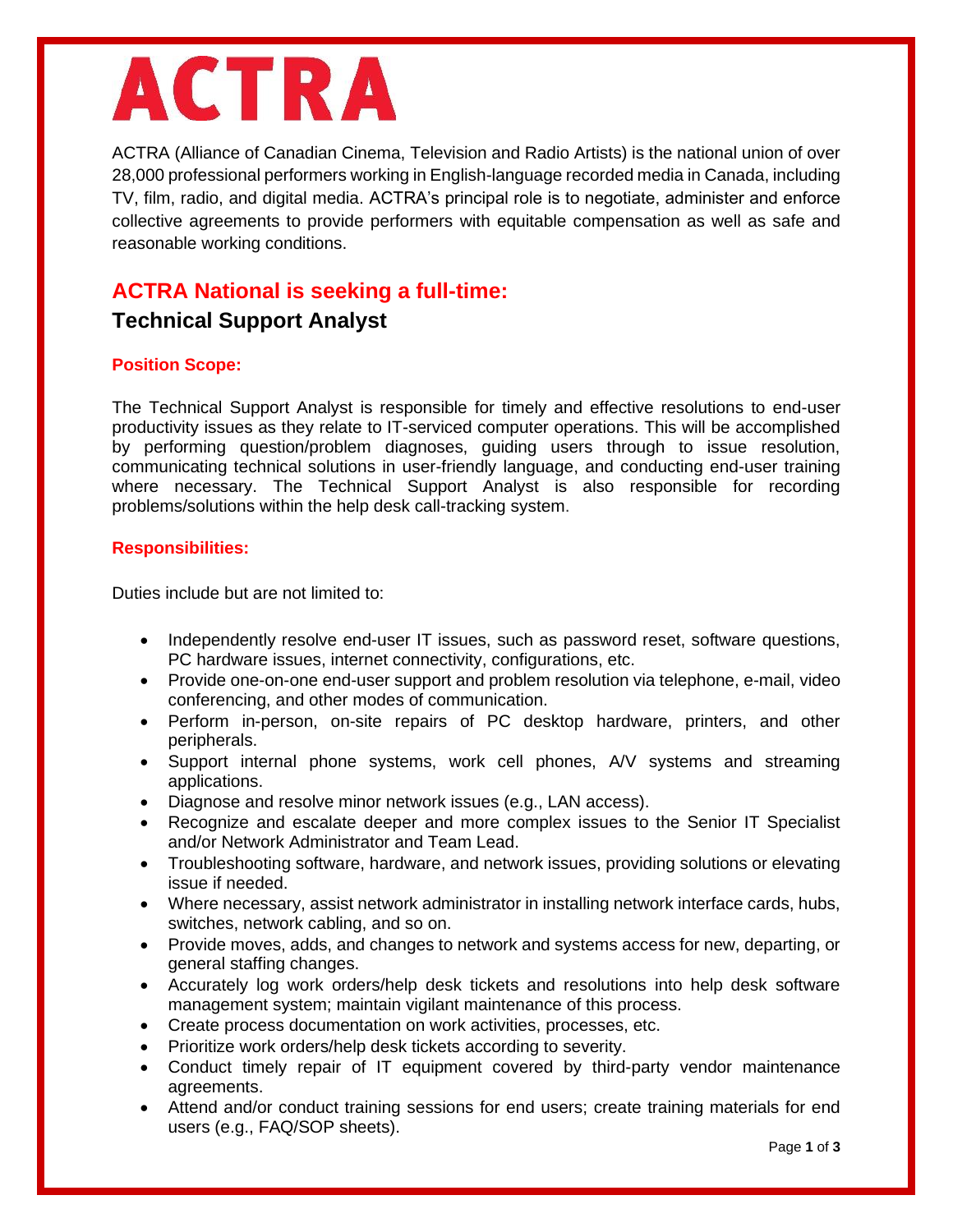

- Use help desk log entries to pinpoint trends and trouble spots to conduct proactive maintenance or repairs.
- Compile, maintain, and file all repair records, reports, and other documents as required.
- Always maintain a high degree of professionalism and courteousness emphasizing strong communication and customer service skills.
- Evaluate new hardware and software to meet company requirements.
- Maintain inventory of internal licenses and track compliance recommendations.
- Design and generate reports as requested by ITDS manager or Team Lead.
- Provide technical advice and assistance to office staff as needed.
- Stay current on all company operating systems and applications to provide a high level of support to all end-users.
- Participate in team meetings, actively providing input and suggestions.
- Suggest and develop training initiatives for end users to improve departmental efficiency and reduce unnecessary tickets.
- Work with vendors and inform them when equipment needs to be replaced or repaired in collaboration with the Team Lead.
- Keep records of all vendor transactions monitoring the status of orders and repairs.
- Ensure all company equipment and resources are used efficiently and for company purposes only.
- Participate in relocating PC equipment to different locations within the office and perform workstation-related setups.
- Enforce economical and efficient use of equipment and resources.
- Ensure the security of equipment and supplies.
- Maintain a monthly report updating inventory levels of computer equipment.
- Prepare Invoice coversheets for technical software and equipment
- Responsible to maintain and distribute all computer related resources.
- Assist in the bidding and RFP process for new equipment and supplies.
- Maintain and keep up to date on emerging IT/Security services.
- Liaise with vendors and service providers to ensure efficient and cost-effective acquisition of technology purchases.
- Other related duties and projects generally considered to be within the job category.

## **Qualifications:**

- College or university degree in Information Technology or a program relevant to computers is preferred, or an acceptable combination of education and relevant experience.
- CompTIA A+/Network+ or MCP (Microsoft Certified Professional) certification preferred.
- At least 2 years of direct work experience in a Help Desk capacity.
- Ability to independently diagnose problems, perform repairs on IT assets, and provide support for a wide range of applications.
- Experience with computer, printer, phone, cell phone, network, and A/V hardware.
- Experience with Office 365, Adobe, Sage, Paystation, ADP, Microsoft Azure, Intune, Android, iOS, Zoom, and WebEx software.
- Must be able to quickly analyze issues independently and determine best course of action using available resources and sound judgement.
- Sound judgment when escalating issues to senior members of the team.